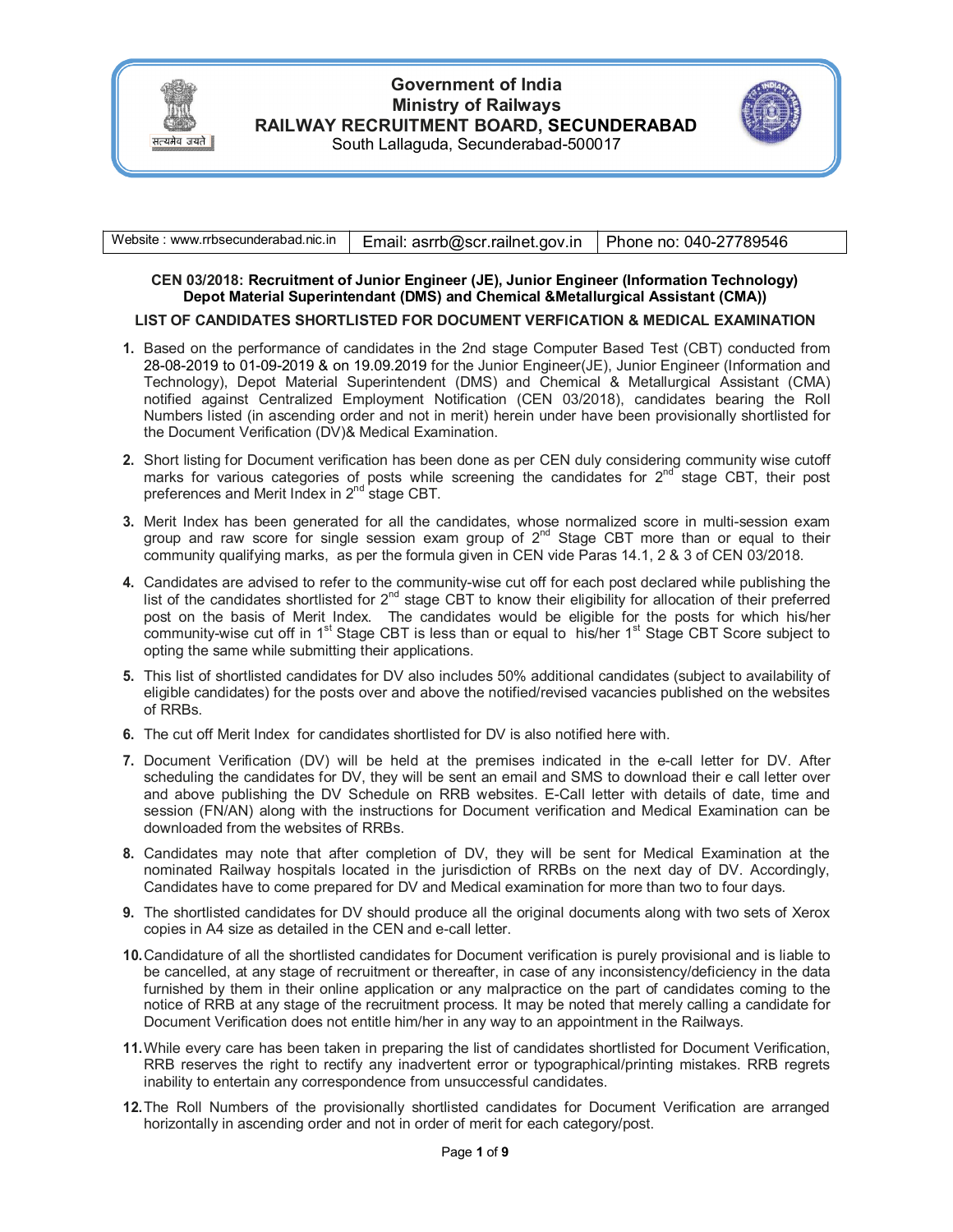- **13.** Regarding Medical Examination, candidates are advised that after completion of DV, medical examination will be carried out by Railway Hospital/Health Unit. Candidates have to pay the prescribed medical fee of Rs 24/- only. There are no other charges to be paid to the Hospitals/Health Unit for the medical examination. In rare cases, where the investigation like CT Scan, Ultra Sound, tests to rule out refractive eye surgery etc., have to be carried out for which necessary facility is not available in the Railway Hospital/Health Unit, then for such investigation, candidates may have to make the requisite payment to the concerned laboratory/hospital.
- **14.** Candidates may note that all the recruitment related activities by Railways is purely on merit basis only and candidates are not required to make any payment to any authorities other than the prescribed Medical Examination fee of Rs.24/-
- **15.** Important: Beware of the touts who may misguide the candidates with false promises of getting them selected for the job on illegal consideration. The recruitment process in the RRB exams is fully computerized and the selection is based purely on the merit of candidates.
- **16.** Candidates are advised to regularly visit RRB's official website for the updates.

#### **Combined List of candidates shortlisted for DV for the posts of JE, DMS & CMA**

| 283812292241190 | 283812294231202 | 283812294261136 | 283812295261075 | 283812300081075 |
|-----------------|-----------------|-----------------|-----------------|-----------------|
| 283812311081019 | 283812312081346 | 283812312231213 | 283813367031058 | 283813382191174 |
| 283813400111121 | 283814191171121 | 283814200021073 | 283814202251129 | 283815223011223 |
| 283815224311227 | 283815224351240 | 283815225171239 | 283815227051033 | 283815422341067 |
| 283816282351058 | 283816283051002 | 283816283191023 | 283816284061126 | 283816285181098 |
| 283816435051106 | 283817160281021 | 283817161011068 | 283817161051123 | 283817163051051 |
| 283817164091312 | 283817164311238 | 283817168051297 | 283817288221320 | 283819359101176 |
| 283819368241220 | 283819368281238 | 283819372201157 | 283819374251184 | 283819389141239 |
| 283819401221165 | 283820463091065 | 283820464241002 | 283820464251068 | 283820464251140 |
| 283820464251165 | 283820464251342 | 283820464261077 | 283820464261280 | 283822280031138 |
| 283822280341048 | 283822409051025 | 283822410071023 | 283822413011203 | 283822415021016 |
| 283822416031200 | 283822416131378 | 283822450281021 | 283822450291072 | 283822455281011 |
| 283823417241073 | 283824233271019 | 283824234091054 | 283824239221100 | 283824241031124 |
| 283824241141143 | 283824241231011 | 283824241241005 | 283824248061123 | 283824250171119 |
| 283824250331098 | 283824251051008 | 283824252251085 | 283824254031057 | 283824254071028 |
| 283824254111077 | 283824254181085 | 283826133021116 | 283826133031177 | 283826133161028 |
| 283826134171057 | 283826135141301 | 283826135341025 | 283826136091098 | 283826139121091 |
| 283826140291045 | 283826143331189 | 283826144111109 | 283826145021070 | 283827181101040 |
| 283827187061128 | 283827189241205 | 283827429311156 | 283828102011108 | 283828102011123 |
| 283828102021199 | 283828102041078 | 283828102071120 | 283828102091153 | 283828102101125 |
| 283828102121217 | 283828102211038 | 283828102221187 | 283828102251035 | 283828102281195 |
| 283828102311052 | 283828102341009 | 283828102341104 | 283828103011070 | 283828103021219 |
| 283828103031241 | 283828103041138 | 283828103061047 | 283828103061081 | 283828103061254 |
| 283828103071220 | 283828103071281 | 283828103071328 | 283828103081110 | 283828103221017 |
| 283828103221268 | 283828103241052 | 283828103241271 | 283828103241302 | 283828103251226 |
| 283828103251227 | 283828103251333 | 283828103261030 | 283828103261137 | 283828103281127 |
| 283828103291160 | 283828103301125 | 283828103311102 | 283828103311249 | 283828103321005 |
| 283828103321053 | 283828103321140 | 283828103321297 | 283828103321337 | 283828103341132 |
| 283828103341134 | 283828103341337 | 283828103351061 | 283828103351118 | 283828103351225 |
| 283828103351346 | 283828103351350 | 283828104011073 | 283828104011078 | 283828104021128 |
| 283828104031089 | 283828104041193 | 283828104091076 | 283828104101151 | 283828104181036 |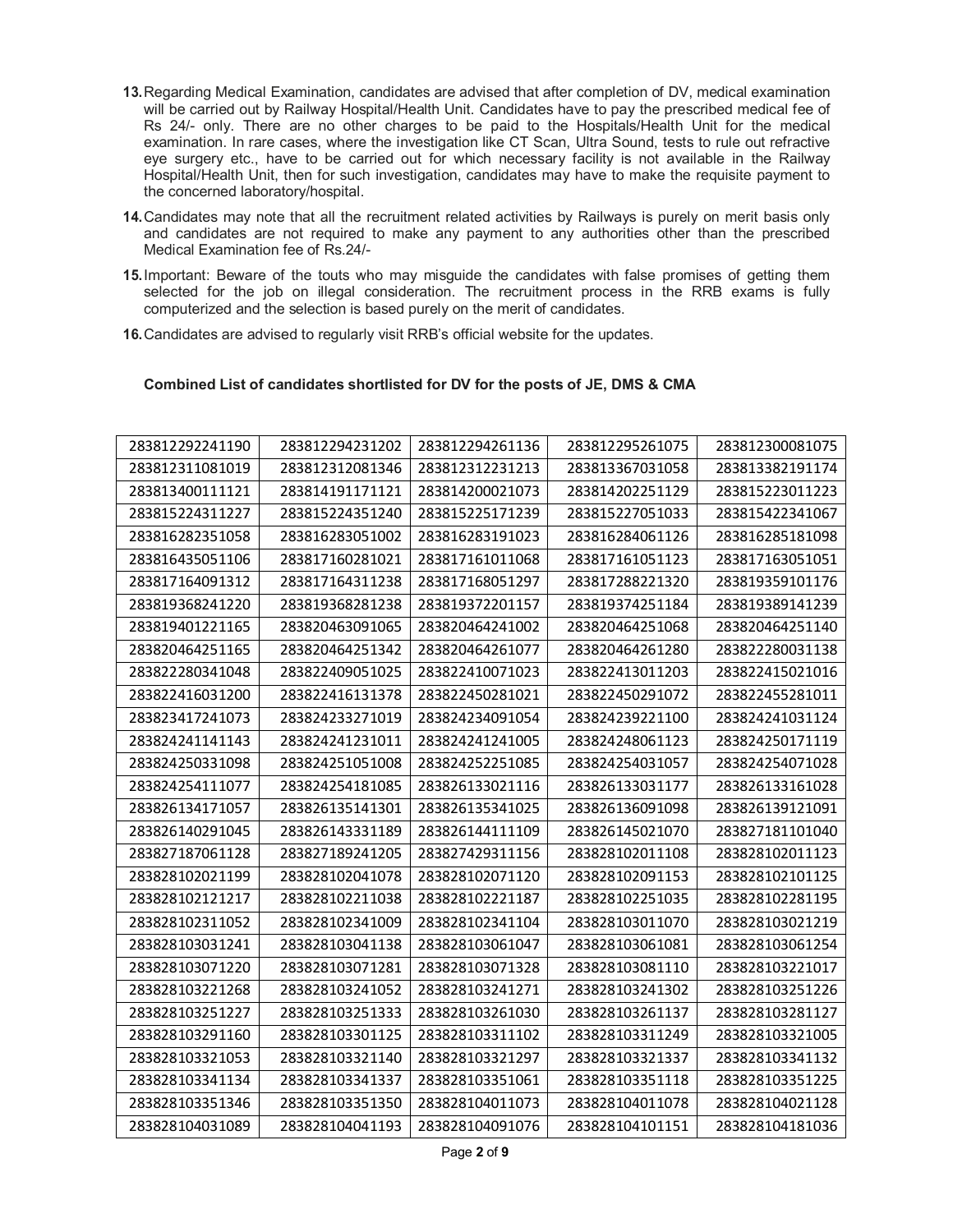| 283828104191169 | 283828104201051 | 283828104201055 | 283828104211148 | 283828104221037 |
|-----------------|-----------------|-----------------|-----------------|-----------------|
| 283828104221076 | 283828104221176 | 283828104241126 | 283828104261176 | 283828104301037 |
| 283828104331178 | 283828105031117 | 283828105061135 | 283828105101153 | 283828105111166 |
| 283828105331007 | 283828105331094 | 283828105351151 | 283828106021051 | 283828106031033 |
| 283828106031049 | 283828106031077 | 283828106031091 | 283828106031222 | 283828106061237 |
| 283828106071035 | 283828106071073 | 283828106071139 | 283828106071202 | 283828106081052 |
| 283828106091045 | 283828106091204 | 283828106101130 | 283828106101173 | 283828106181093 |
| 283828106181163 | 283828106201079 | 283828106211112 | 283828106211171 | 283828106221144 |
| 283828106231146 | 283828106251031 | 283828106261167 | 283828106291152 | 283828106321211 |
| 283828106331005 | 283828106331070 | 283828106341231 | 283828106341234 | 283828106351196 |
| 283828107011112 | 283828107031157 | 283828107041091 | 283828107051167 | 283828107051196 |
| 283828107061086 | 283828107071117 | 283828107071219 | 283828107091236 | 283828107211055 |
| 283828107211132 | 283828107231154 | 283828107241108 | 283828107261029 | 283828107261217 |
| 283828107271184 | 283828107271192 | 283828107281204 | 283828107291169 | 283828107301251 |
| 283828107311102 | 283828107311179 | 283828107341093 | 283828107341207 | 283828107351090 |
| 283828107351228 | 283828108011064 | 283828108011101 | 283828108021098 | 283828108031162 |
| 283828108031181 | 283828108071058 | 283828108091026 | 283828108091192 | 283828108101095 |
| 283828108111069 | 283828108131177 | 283828108151095 | 283828108151145 | 283828108171005 |
| 283828108181071 | 283828108181083 | 283828108191093 | 283828108211157 | 283828108211159 |
| 283828108261053 | 283828108271031 | 283828108291025 | 283828108291090 | 283828108301109 |
| 283828108311082 | 283828108311180 | 283828108321085 | 283828109031111 | 283828109081091 |
| 283828109131094 | 283828109151073 | 283828109221056 | 283828109241121 | 283828109251045 |
| 283828109291131 | 283828109311003 | 283828109341035 | 283828109341040 | 283828109351028 |
| 283828110021173 | 283828110221015 | 283828110241146 | 283828110311020 | 283828110331157 |
| 283828111051145 | 283828111071075 | 283828111111093 | 283828111151114 | 283828111171111 |
| 283828111251002 | 283828111251023 | 283828111251119 | 283828111281163 | 283828111291036 |
| 283828111311033 | 283828111341170 | 283828112011027 | 283828112011104 | 283828112011220 |
| 283828112021172 | 283828112031123 | 283828112051271 | 283828112061056 | 283828112091159 |
| 283828112091380 | 283828112101339 | 283828112111063 | 283828112111180 | 283828112111186 |
| 283828112111230 | 283828112111287 | 283828112131396 | 283828112141145 | 283828112151357 |
| 283828112161378 | 283828112171351 | 283828112171371 | 283828112181089 | 283828112191010 |
| 283828112191101 | 283828112191180 | 283828112191250 | 283828112201282 | 283828112201393 |
| 283828112221015 | 283828112221123 | 283828112221303 | 283828112231045 | 283828112231157 |
| 283828112231309 | 283828112261310 | 283828112271060 | 283828112271072 | 283828112271354 |
| 283828112281119 | 283828112281200 | 283828112291061 | 283828112291063 | 283828112301300 |
| 283828112301324 | 283828112311098 | 283828112311122 | 283828112311244 | 283828112321151 |
| 283828112331097 | 283828112331326 | 283828113031035 | 283828113031115 | 283828113051082 |
| 283828113061118 | 283828113071025 | 283828113101034 | 283828113111080 | 283828113111105 |
| 283828113121138 | 283828113151052 | 283828113171042 | 283828113191059 | 283828113221103 |
| 283828113231051 | 283828113251128 | 283828113261013 | 283828113271018 | 283828113281091 |
| 283828113281140 | 283828113301002 | 283828113321025 | 283828114011015 | 283828114061109 |
| 283828114071073 | 283828114081071 | 283828114101062 | 283828114101143 | 283828114121002 |
| 283828114141071 | 283828114161095 | 283828114191006 | 283828114201096 | 283828114201114 |
| 283828114211133 | 283828114271006 | 283828114281005 | 283828114311073 | 283828114321098 |
| 283828114341109 | 283828114351142 | 283828115021078 | 283828115021136 | 283828115041218 |
| 283828115041240 | 283828115051109 | 283828115051275 | 283828115051312 | 283828115061048 |
| 283828115061141 | 283828115061174 | 283828115071022 | 283828115081057 | 283828115081147 |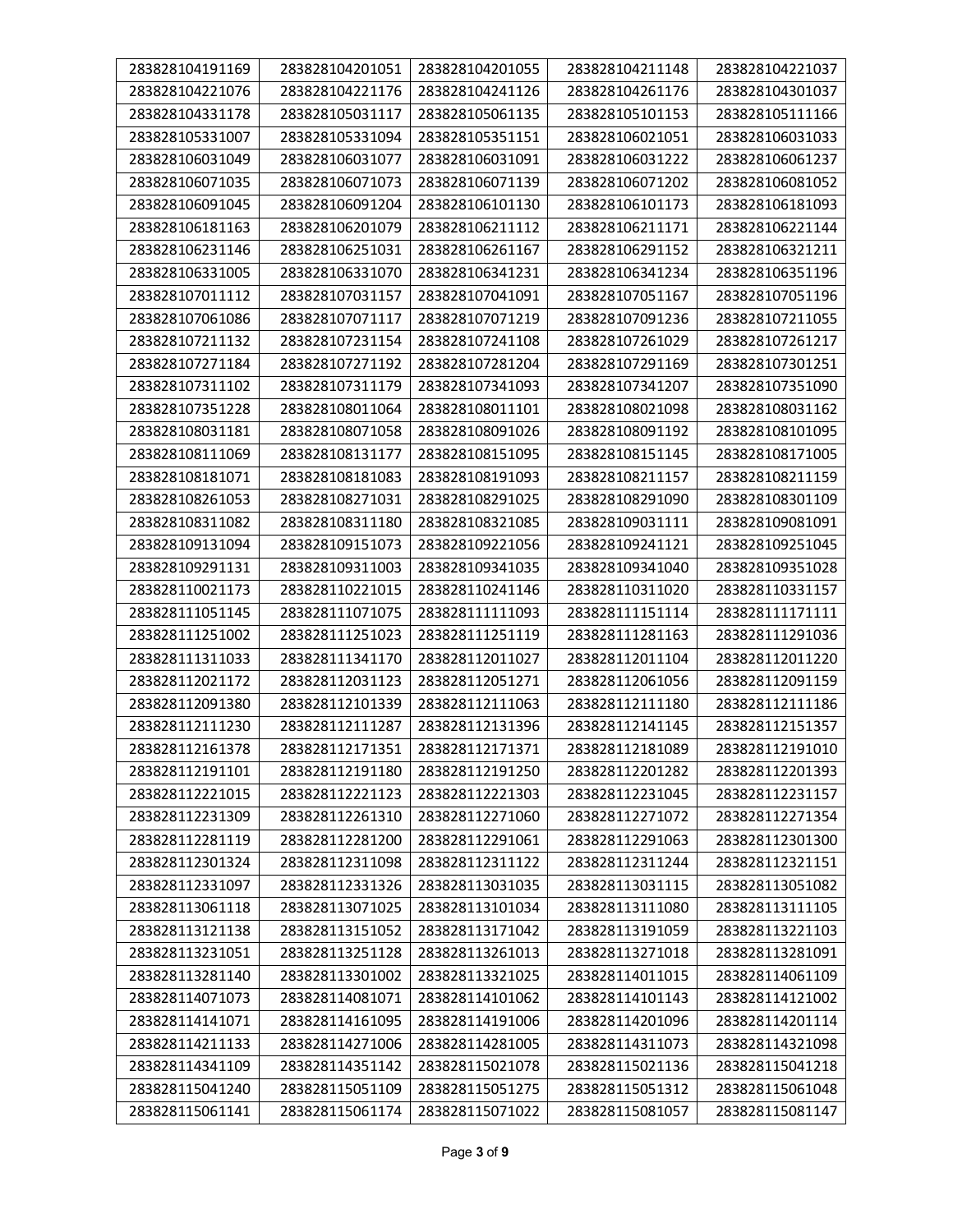| 283828115091310 | 283828115091343 | 283828115131093 | 283828115131166 | 283828115131269 |
|-----------------|-----------------|-----------------|-----------------|-----------------|
| 283828115141157 | 283828115141239 | 283828115141306 | 283828115201064 | 283828115201090 |
| 283828115211054 | 283828115211057 | 283828115211108 | 283828115211186 | 283828115231112 |
| 283828115261025 | 283828115281285 | 283828115291129 | 283828115291265 | 283828115311156 |
| 283828115311331 | 283828115321249 | 283828115321270 | 283828115321306 | 283828115321348 |
| 283828115331088 | 283828115331164 | 283828115331215 | 283828115341188 | 283828115341316 |
| 283828115351040 | 283828115351069 | 283828116011019 | 283828116011058 | 283828116021032 |
| 283828116031061 | 283828116081133 | 283828116091010 | 283828116131053 | 283828116131137 |
| 283828116211034 | 283828116211131 | 283828116211135 | 283828116221002 | 283828116231130 |
| 283828116251005 | 283828116251045 | 283828116261090 | 283828116271057 | 283828117011057 |
| 283828117011115 | 283828117031069 | 283828117051061 | 283828117051200 | 283828117061186 |
| 283828117071048 | 283828117071066 | 283828117071140 | 283828117081097 | 283828117091112 |
| 283828117091224 | 283828117101089 | 283828117111099 | 283828117111191 | 283828117121015 |
| 283828117121044 | 283828117161071 | 283828117181051 | 283828117181055 | 283828117211082 |
| 283828117231266 | 283828117241077 | 283828117251247 | 283828117271224 | 283828117281256 |
| 283828117291002 | 283828117301170 | 283828117311062 | 283828117311165 | 283828117321055 |
| 283828117321239 | 283828117331264 | 283828117341171 | 283828117341207 | 283828118011181 |
| 283828118011190 | 283828118021151 | 283828118041170 | 283828118061086 | 283828118081022 |
| 283828118091064 | 283828118091198 | 283828118111208 | 283828118131018 | 283828118141100 |
| 283828118141136 | 283828118151005 | 283828118151035 | 283828118151184 | 283828118151201 |
| 283828118151205 | 283828118181022 | 283828118181063 | 283828118191062 | 283828118211209 |
| 283828118221086 | 283828118231023 | 283828118231050 | 283828118231055 | 283828118231185 |
| 283828118251013 | 283828118251175 | 283828118271186 | 283828118291218 | 283828118331116 |
| 283828118341080 | 283828118341102 | 283828118351202 | 283828119011022 | 283828119011185 |
| 283828119031103 | 283828119041061 | 283828119041149 | 283828119061065 | 283828119101205 |
| 283828119101238 | 283828119111148 | 283828119131083 | 283828119141150 | 283828119151233 |
| 283828119171011 | 283828119171051 | 283828119181052 | 283828119191049 | 283828119201016 |
| 283828119211161 | 283828119211200 | 283828119231143 | 283828119241084 | 283828119251024 |
| 283828119251141 | 283828119251163 | 283828119251174 | 283828119261036 | 283828119261066 |
| 283828119271021 | 283828119281037 | 283828119291197 | 283828119301104 | 283828119301175 |
| 283828120011003 | 283828120041064 | 283828120071091 | 283828120101021 | 283828120141043 |
| 283828120161004 | 283828120161024 | 283828120161042 | 283828120161092 | 283828120181040 |
| 283828120191001 | 283828120221023 | 283828120261007 | 283828120261045 | 283828120261064 |
| 283828120271012 | 283828120291014 | 283828120331067 | 283828121021045 | 283828121031208 |
| 283828121041096 | 283828121041167 | 283828121041259 | 283828121061003 | 283828121061282 |
| 283828121081146 | 283828121101117 | 283828121121130 | 283828121131170 | 283828121151007 |
| 283828121151194 | 283828121151203 | 283828121151293 | 283828121161121 | 283828121161299 |
| 283828121171105 | 283828121191024 | 283828121191049 | 283828121221241 | 283828121231052 |
| 283828121231211 | 283828121231216 | 283828121231274 | 283828121241072 | 283828121251064 |
| 283828121251155 | 283828121251269 | 283828121291079 | 283828121291228 | 283828121301063 |
| 283828121321037 | 283828121331218 | 283828121341101 | 283828121341251 | 283828121341267 |
| 283828121351132 | 283828121351136 | 283828122011062 | 283828122041002 | 283828122091004 |
| 283828122091116 | 283828122101119 | 283828122151021 | 283828122161074 | 283828122171085 |
| 283828122171101 | 283828122181024 | 283828122181094 | 283828122191065 | 283828122191102 |
| 283828122191115 | 283828122221049 | 283828122221063 | 283828122271020 | 283828122271053 |
| 283828122291088 | 283828122311083 | 283828122331058 | 283828122331097 | 283828122341023 |
| 283828123011079 | 283828123021073 | 283828123031133 | 283828123061154 | 283828123091020 |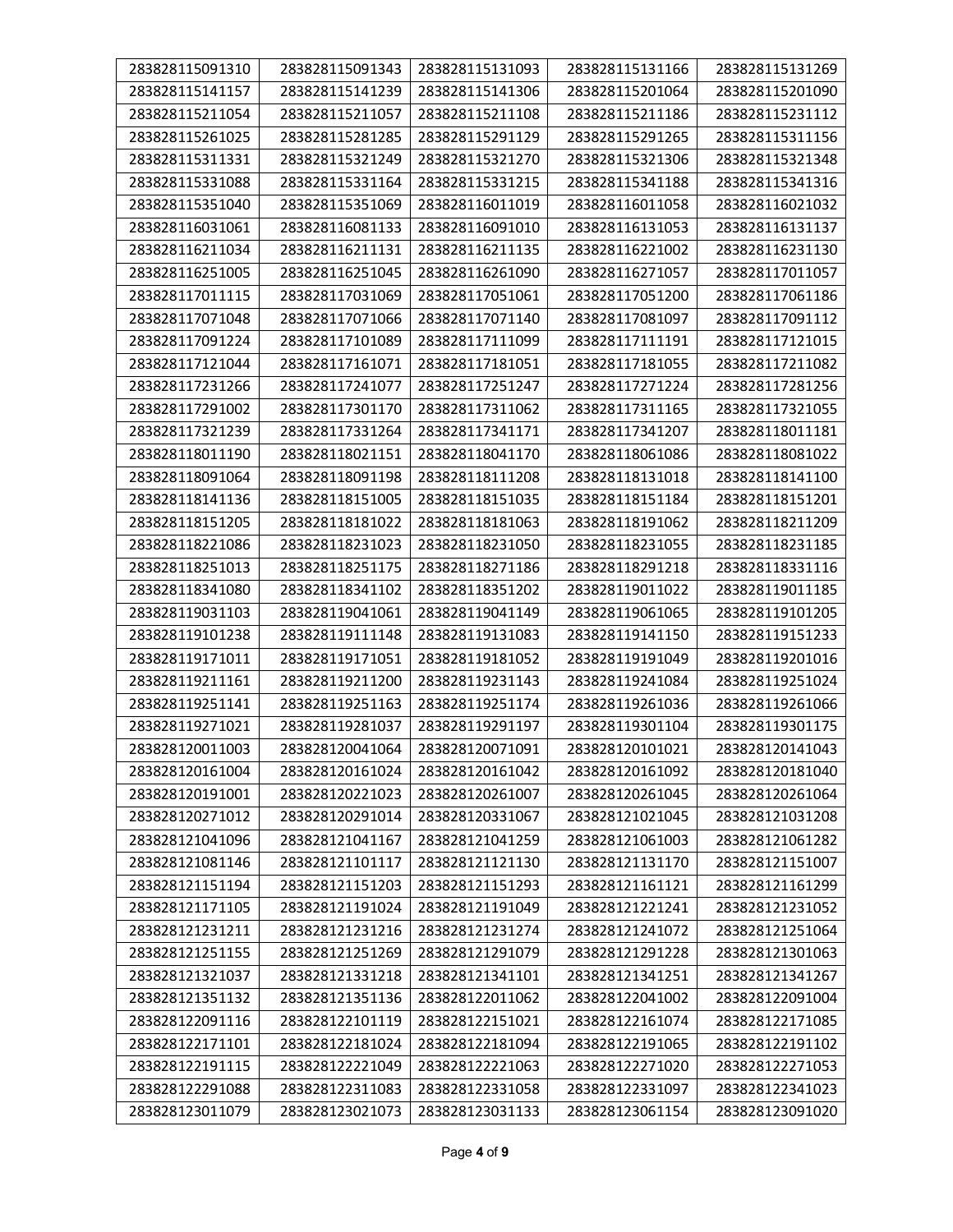| 283828123121051 | 283828123121093 | 283828123151107 | 283828123201182 | 283828123221170 |
|-----------------|-----------------|-----------------|-----------------|-----------------|
| 283828123241072 | 283828123241092 | 283828123261034 | 283828123281175 | 283828123311172 |
| 283828123321017 | 283828123331086 | 283828123341002 | 283828123341011 | 283828123351144 |
| 283828123351196 | 283828124011011 | 283828124011078 | 283828124021329 | 283828124041056 |
| 283828124051117 | 283828124051180 | 283828124051191 | 283828124081305 | 283828124081328 |
| 283828124091121 | 283828124091163 | 283828124091270 | 283828124101021 | 283828124101026 |
| 283828124121029 | 283828124121271 | 283828124131160 | 283828124141056 | 283828124141087 |
| 283828124141112 | 283828124151143 | 283828124191042 | 283828124191303 | 283828124191345 |
| 283828124211041 | 283828124211195 | 283828124211211 | 283828124211262 | 283828124231202 |
| 283828124231321 | 283828124231330 | 283828124241188 | 283828124251037 | 283828124251290 |
| 283828124291094 | 283828124301014 | 283828124301096 | 283828124301225 | 283828124311247 |
| 283828124331015 | 283828124341231 | 283828124351173 | 283828125011053 | 283828125031060 |
| 283828125051113 | 283828125061042 | 283828125071006 | 283828125071104 | 283828125081031 |
| 283828125091099 | 283828125141071 | 283828125151146 | 283828125191052 | 283828342021062 |
| 283828342021149 | 283828342031190 | 283828342031223 | 283828342041053 | 283828342041167 |
| 283828342051202 | 283828342061189 | 283828342061269 | 283828342061275 | 283828342071232 |
| 283828342081288 | 283828342091005 | 283828342091230 | 283828342091240 | 283828342111161 |
| 283828342111244 | 283828342121201 | 283828342121214 | 283828342131188 | 283828342141254 |
| 283828342141274 | 283828342161097 | 283828342161179 | 283828342171008 | 283828342171086 |
| 283828342181054 | 283828342181150 | 283828342191077 | 283828342191135 | 283828342191165 |
| 283828342191224 | 283828342191239 | 283828342201004 | 283828342201085 | 283828342201285 |
| 283828342211029 | 283828342211089 | 283828342221120 | 283828342231099 | 283828342231156 |
| 283828342251241 | 283828342261101 | 283828342261254 | 283828342261274 | 283828342331097 |
| 283828342331297 | 283828342341036 | 283828342341155 | 283828342351208 | 283828343011026 |
| 283828343011067 | 283828343011086 | 283828343011122 | 283828343011263 | 283828343011333 |
| 283828343041023 | 283828343041201 | 283828343041208 | 283828343041218 | 283828343061039 |
| 283828343061281 | 283828343061298 | 283828343061331 | 283828343071220 | 283828343071235 |
| 283828343071288 | 283828343071310 | 283828343081349 | 283828343081401 | 283828343101103 |
| 283828343101307 | 283828343101318 | 283828343101406 | 283828343111338 | 283828343121268 |
| 283828343121335 | 283828343131116 | 283828343131310 | 283828343141090 | 283828343141139 |
| 283828343141177 | 283828343151433 | 283828343161388 | 283828343171014 | 283828343171280 |
| 283828343171306 | 283828343181094 | 283828343181266 | 283828343181361 | 283828343191126 |
| 283828343191145 | 283828343201221 | 283828343201415 | 283828343211248 | 283828343221432 |
| 283828343231018 | 283828343231025 | 283828343231093 | 283828343241069 | 283828343241121 |
| 283828343241433 | 283828343251146 | 283828343271209 | 283828343281078 | 283828343291100 |
| 283828343291121 | 283828343291356 | 283828343321175 | 283828343321233 | 283828343321350 |
| 283828343351367 | 283828343351428 | 283828344011010 | 283828344021050 | 283828344021076 |
| 283828344021160 | 283828344041019 | 283828344051103 | 283828344051231 | 283828344071023 |
| 283828344071031 | 283828344071173 | 283828344071177 | 283828344081120 | 283828344081246 |
| 283828344091061 | 283828344091119 | 283828344101018 | 283828344101129 | 283828344111085 |
| 283828344111130 | 283828344111139 | 283828344121086 | 283828344121215 | 283828344131140 |
| 283828344141041 | 283828344151105 | 283828344181074 | 283828344181090 | 283828344181132 |
| 283828344181261 | 283828344191237 | 283828344201150 | 283828344231007 | 283828344231079 |
| 283828344231221 | 283828344251277 | 283828344261174 | 283828344271115 | 283828344281118 |
| 283828344291248 | 283828344301179 | 283828344311207 | 283828344331151 | 283828344351154 |
| 283828345011045 | 283828345021068 | 283828345061084 | 283828345081012 | 283828345081084 |
| 283828345131018 | 283828345141086 | 283828345141097 | 283828345161035 | 283828345161092 |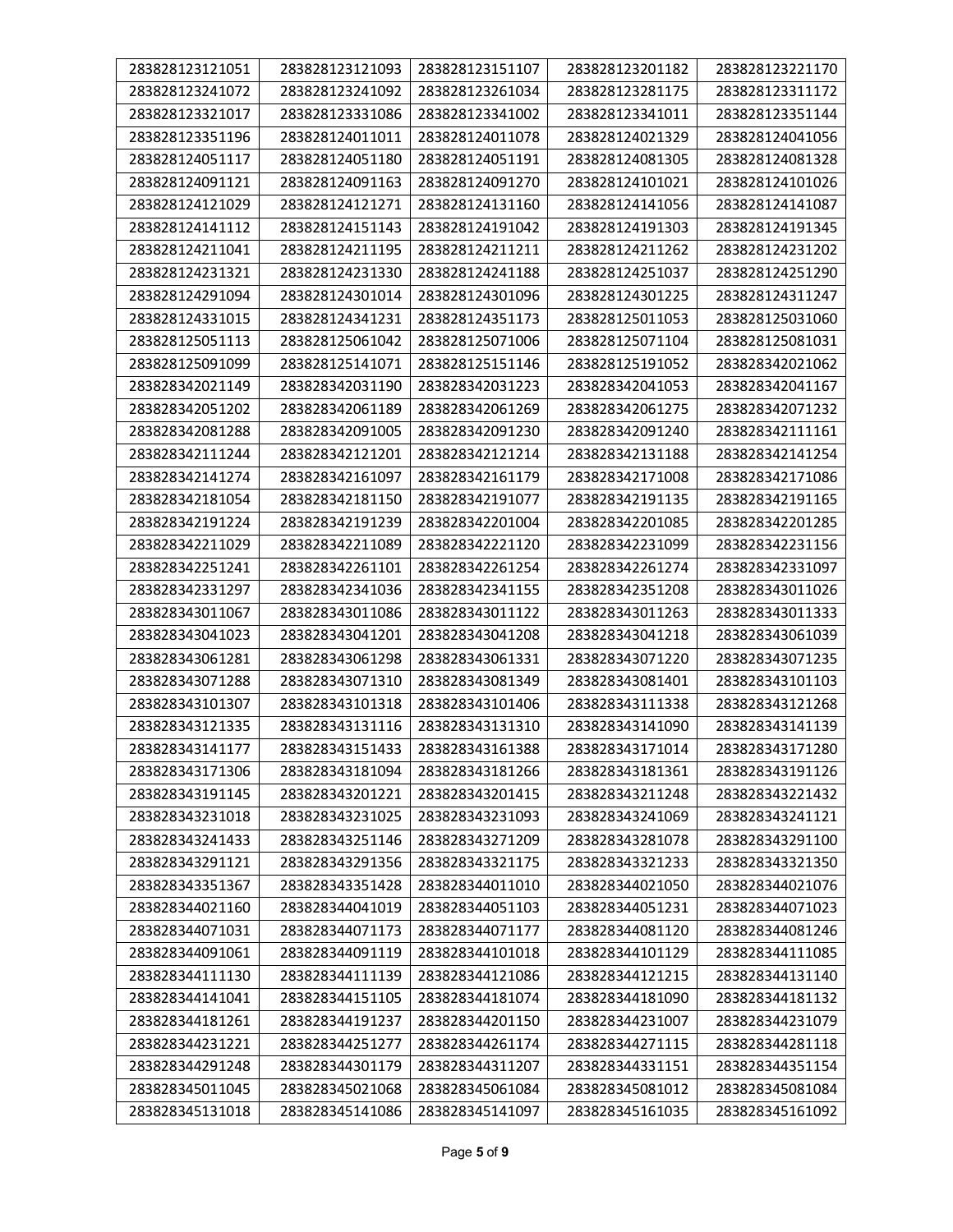| 283828345231093 | 283828345271109 | 283828345281047 | 283828345281056 | 283828345301018 |
|-----------------|-----------------|-----------------|-----------------|-----------------|
| 283828346011105 | 283828346061106 | 283828346061147 | 283828346091273 | 283828346101216 |
| 283828346111120 | 283828346111145 | 283828346121001 | 283828346121110 | 283828346141071 |
| 283828346151166 | 283828346151233 | 283828346161134 | 283828346171136 | 283828346171205 |
| 283828346171233 | 283828346181152 | 283828346191081 | 283828346191204 | 283828346211195 |
| 283828346231027 | 283828346251060 | 283828346251150 | 283828346261116 | 283828346271050 |
| 283828346281231 | 283828346291058 | 283828346291093 | 283828346301071 | 283828346331105 |
| 283828347211140 | 283828347211293 | 283828347231063 | 283828347231320 | 283828347251250 |
| 283828347251342 | 283828347261085 | 283828347341216 | 283828347351149 | 283828348091092 |
| 283828348121016 | 283828348121045 | 283828348121101 | 283828348121144 | 283828348141037 |
| 283828348151169 | 283828348151256 | 283828348161203 | 283828348171051 | 283828348171062 |
| 283828348171210 | 283828348181146 | 283828348181242 | 283828348181267 | 283828348191067 |
| 283828348191284 | 283828348201002 | 283828348201070 | 283828348201213 | 283828348211087 |
| 283828348221037 | 283828348221068 | 283828348221243 | 283828348231167 | 283828348331223 |
| 283828348331247 | 283828348341069 | 283828348341097 | 283828348341276 | 283828348351168 |
| 283828348351288 | 283828349011186 | 283828349011279 | 283828349021037 | 283828349031013 |
| 283828349031064 | 283828349031202 | 283828349041162 | 283828349051068 | 283828349061241 |
| 283828349061312 | 283828349071182 | 283828349071302 | 283828349081009 | 283828349081096 |
| 283828349081103 | 283828349081226 | 283828349091092 | 283828349091317 | 283828349111011 |
| 283828349111063 | 283828349111083 | 283828349111118 | 283828349111260 | 283828349111287 |
| 283828349131056 | 283828349131074 | 283828349131251 | 283828349151115 | 283828349151184 |
| 283828349171050 | 283828349181299 | 283828349191185 | 283828349201118 | 283828349201186 |
| 283828349221096 | 283828349221164 | 283828349221201 | 283828349221295 | 283828349231082 |
| 283828349231109 | 283828349241014 | 283828349241250 | 283828349241280 | 283828349251199 |
| 283828349251200 | 283828349251270 | 283828349251327 | 283828349261001 | 283828349281050 |
| 283828349281202 | 283828349281329 | 283828349291290 | 283828349291325 | 283828349301075 |
| 283828349301156 | 283828349301289 | 283828349301315 | 283828349321089 | 283828349321144 |
| 283828349321307 | 283828349331140 | 283828349341145 | 283828349351050 | 283828349351254 |
| 283828349351307 | 283828349351308 | 283828350011089 | 283828350021115 | 283828350031053 |
| 283828350061080 | 283828350071053 | 283828350091144 | 283828350101014 | 283828350101055 |
| 283828350121043 | 283828350121054 | 283828350131104 | 283828350131170 | 283828350151012 |
| 283828350171069 | 283828350181068 | 283828350191111 | 283828350211020 | 283828350211105 |
| 283828350221048 | 283828350241120 | 283828350251136 | 283828350261087 | 283828350261091 |
| 283828350271086 | 283828350281117 | 283828350291049 | 283828350291117 | 283828350301039 |
| 283828350301055 | 283828350311006 | 283828350311140 | 283828350311152 | 283828350331173 |
| 283828350351072 | 283828351021175 | 283828351031015 | 283828351081246 | 283828351101187 |
| 283828351121011 | 283828351141161 | 283828351141224 | 283828351151014 | 283828351151103 |
| 283828351161071 | 283828351161203 | 283828351171214 | 283828351181099 | 283828351191213 |
| 283828351201255 | 283828351211281 | 283828351221228 | 283828351231270 | 283828351241064 |
| 283828351241156 | 283828351241158 | 283828351261093 | 283828351261101 | 283828351261112 |
| 283828351261271 | 283828351281098 | 283828351301137 | 283828351321232 | 283828351331159 |
| 283828351331223 | 283828351331229 | 283828351341109 | 283828351341121 | 283828351341126 |
| 283828351341179 | 283828351351282 | 283828352011069 | 283828352011081 | 283828352011098 |
| 283828352011128 | 283828352011177 | 283828352041015 | 283828352071091 | 283828352111183 |
| 283828352121047 | 283828352121086 | 283828352121154 | 283828352121160 | 283828352141051 |
| 283828352151008 | 283828352171199 | 283828352171207 | 283828352171227 | 283828352181159 |
| 283828352191206 | 283828352201068 | 283828352211203 | 283828352211229 | 283828352231139 |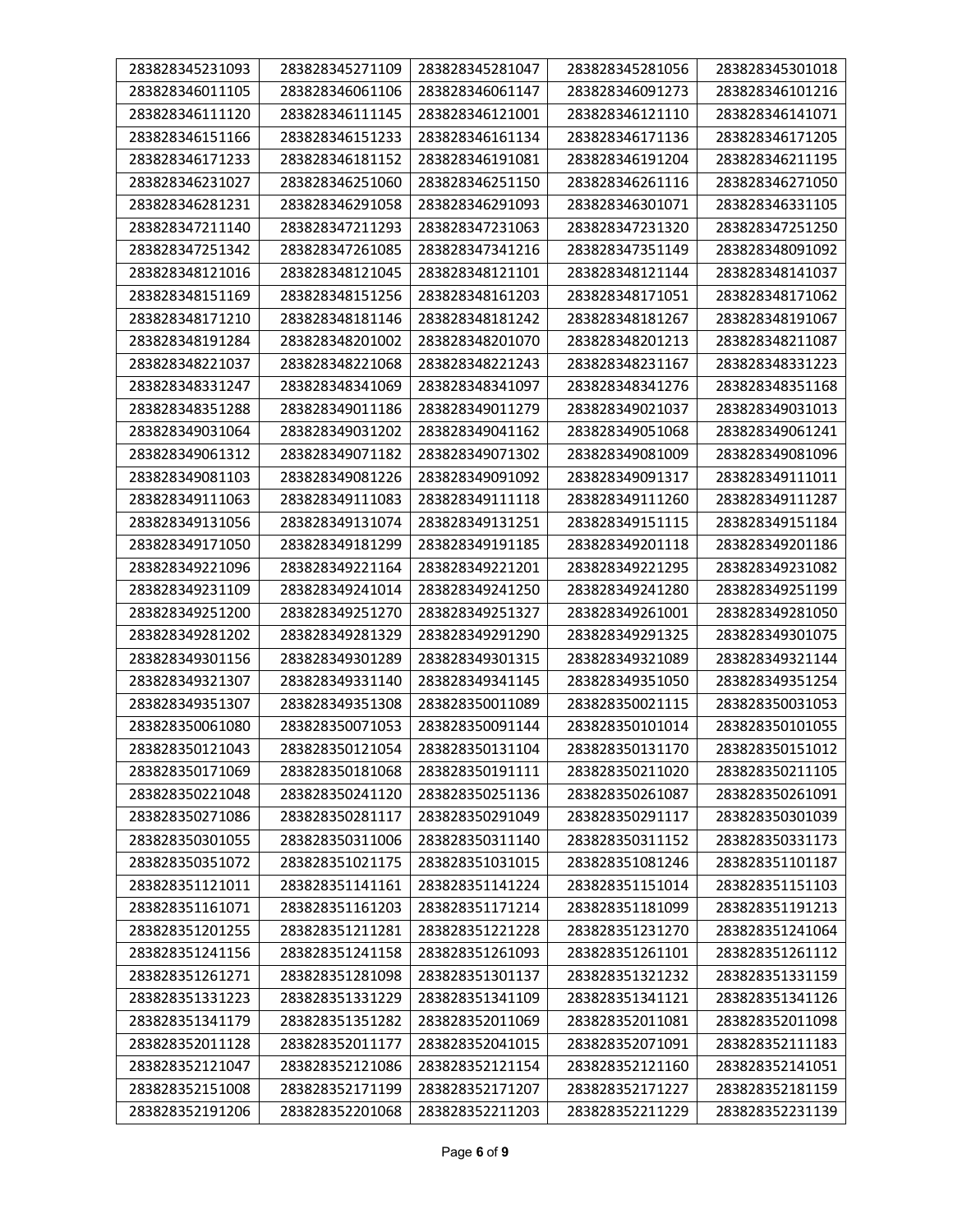| 283828352261097 | 283828352261102 | 283828352261105 | 283828352271002 | 283828352301156 |
|-----------------|-----------------|-----------------|-----------------|-----------------|
| 283828352301174 | 283828352331055 | 283828352341086 | 283828353011067 | 283828353011159 |
| 283828353021039 | 283828353021098 | 283828353021138 | 283828353031075 | 283828353051063 |
| 283828353061064 | 283828353101050 | 283828353131077 | 283828353131105 | 283828353141098 |
| 283828353141107 | 283828353141116 | 283828353161065 | 283828353161071 | 283828353171157 |
| 283828353201003 | 283828353201042 | 283828353211169 | 283828353221143 | 283828353241174 |
| 283828353281089 | 283828353281091 | 283828353301041 | 283828353321007 | 283828353331170 |
| 283828353341115 | 283828427011118 | 283828427031012 | 283828427031061 | 283828427031261 |
| 283828427031298 | 283828427041112 | 283828427051156 | 283828427051259 | 283828427061205 |
| 283828427071092 | 283828427211081 | 283828427211235 | 283828427221149 | 283828427231062 |
| 283828427241018 | 283828427241287 | 283828427251089 | 283828427261121 | 283828427261224 |
| 283828427261227 | 283828427271064 | 283828427271117 | 283828427281039 | 283828427281062 |
| 283828427281091 | 283828427291002 | 283828427301005 | 283828427301215 | 283828427301225 |
| 283828427301229 | 283828427311021 | 283828427321170 | 283828427331233 | 283828427341090 |
| 283828427351085 | 283828444131039 | 283828444131137 | 283828444141009 | 283828444141149 |
| 283828444211009 | 283828444211068 | 283828444221139 | 283828444241126 | 283828444251054 |
| 283828444251195 | 283828445121002 | 283828445121116 | 283828445121167 | 283828445131104 |
| 283828445141160 | 283828445211020 | 283828445211176 | 283828445221139 | 283828445241113 |
| 283828445251168 | 283828445261095 | 283828452121087 | 283828452141241 | 283828452151170 |
| 283828452151277 | 283828452171168 | 283828452171252 | 283828452181144 | 283828452191252 |
| 283828452201006 | 283828452211038 | 283828452211080 | 283828452211225 | 283828452221096 |
| 283828452221225 | 283828452231139 | 283828452241096 | 283828452241169 | 283828452241274 |
| 283828452251013 | 283828452261150 | 283828452331108 | 283828452331121 | 283828452331190 |
| 283828452351259 | 283828464211252 | 283828464221208 | 283828464221353 | 283828464231136 |
| 283828464231243 | 283828464231313 | 283828464341068 | 283828464341072 | 283828464341084 |
| 283828464341226 | 283828464341298 | 283828464351281 | 283828465071003 | 283828465071077 |
| 283828465071098 | 283829207151026 | 283829211091076 | 283829216171158 | 283829217111109 |
| 283829325231229 | 283830154031042 | 283830155131100 | 283831424261093 |                 |

End of the list

Total number of candidates shortlisted:**1234**

| Community & ESM Cut off Merit Index for Various Categories of Posts |                   |           |           |           |            |           |            |           |            |  |  |  |  |
|---------------------------------------------------------------------|-------------------|-----------|-----------|-----------|------------|-----------|------------|-----------|------------|--|--|--|--|
|                                                                     |                   |           |           |           |            |           | <b>ESM</b> |           |            |  |  |  |  |
| <b>CAT_NO</b>                                                       | <b>RAILWAY/PU</b> | <b>UR</b> | <b>SC</b> | <b>ST</b> | <b>OBC</b> | <b>UR</b> | <b>SC</b>  | <b>ST</b> | <b>OBC</b> |  |  |  |  |
| 2                                                                   | <b>ECoR</b>       | 572.60767 | 469.86350 | 469.86350 |            |           |            |           |            |  |  |  |  |
| 2                                                                   | <b>SCR</b>        | 578.63517 | 479.18027 | 473.84448 | 573.26555  |           |            |           | 271.52626  |  |  |  |  |
| 3                                                                   | <b>ECoR</b>       | 570.05833 | 464.22295 | 470.63725 | 569.03212  |           |            |           |            |  |  |  |  |
| 3                                                                   | <b>SCR</b>        | 572.60767 | 467.12488 | 478.61375 | 569.03212  |           |            |           |            |  |  |  |  |
| 12                                                                  | <b>ECoR</b>       | 570.05833 | 464.22295 | 470.13890 | 569.03212  |           |            |           |            |  |  |  |  |
| 12                                                                  | <b>SCR</b>        | 575.62129 | 472.78025 | 485.20777 | 571.94900  |           |            |           |            |  |  |  |  |
| 13                                                                  | <b>SCR</b>        | 575.62129 |           |           |            |           |            |           |            |  |  |  |  |
| 14                                                                  | <b>SCR</b>        | 624.90784 | 543.49820 | 536.21615 | 621.59879  | 401.87784 |            |           | 285.53220  |  |  |  |  |
| 15                                                                  | <b>ECoR</b>       | 630.86245 | 543.67584 | 526.48085 | 624.40489  |           |            |           | 257.19457  |  |  |  |  |
| 15                                                                  | <b>SCR</b>        | 630.70562 | 550.81910 | 529.00444 | 622.12596  | 366.28243 |            |           | 277.82123  |  |  |  |  |

## Cut off Merit Index for Various Categories of Posts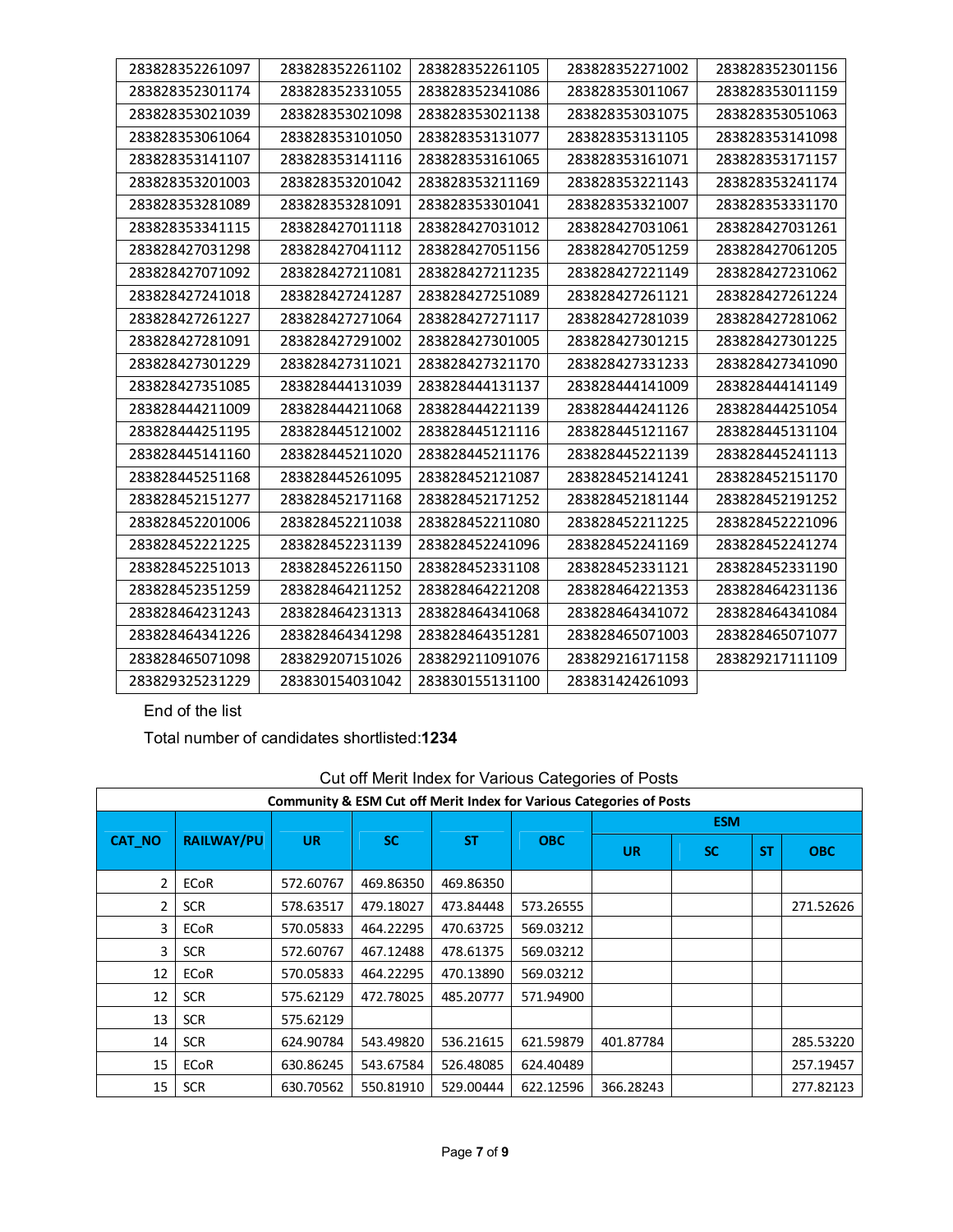| Community & ESM Cut off Merit Index for Various Categories of Posts |                   |           |           |           |            |            |           |           |            |  |  |  |  |
|---------------------------------------------------------------------|-------------------|-----------|-----------|-----------|------------|------------|-----------|-----------|------------|--|--|--|--|
| <b>CAT_NO</b>                                                       | <b>RAILWAY/PU</b> |           |           |           |            | <b>ESM</b> |           |           |            |  |  |  |  |
|                                                                     |                   | <b>UR</b> | <b>SC</b> | <b>ST</b> | <b>OBC</b> | <b>UR</b>  | <b>SC</b> | <b>ST</b> | <b>OBC</b> |  |  |  |  |
| 16                                                                  | <b>SCR</b>        | 636.68667 | 557.42698 | 537.67398 | 631.49004  |            |           |           | 287.96603  |  |  |  |  |
| 17                                                                  | ECoR              | 623.07806 | 560.55440 |           | 636.68667  |            |           |           | 277.23648  |  |  |  |  |
| 17                                                                  | <b>SCR</b>        | 622.85432 | 548.25951 | 527.57559 | 622.85432  | 423.66126  |           |           | 303.21506  |  |  |  |  |
| 38                                                                  | <b>SCR</b>        | 623.07806 | 549.32242 | 528.91467 | 623.07806  | 457.81352  |           |           | 345.72551  |  |  |  |  |
| 40                                                                  | <b>ECoR</b>       | 633.24814 |           |           | 640.93676  |            |           |           |            |  |  |  |  |
| 40                                                                  | <b>SCR</b>        | 640.87061 | 546.80209 | 562.05733 | 655.47356  |            |           |           |            |  |  |  |  |
| 42                                                                  | <b>SCR</b>        | 635.79066 | 562.05733 | 536.63201 | 633.56914  | 373.14989  | 314.73810 |           | 348.48467  |  |  |  |  |
| 43                                                                  | <b>SCR</b>        | 633.24814 |           |           |            |            |           |           |            |  |  |  |  |
| 44                                                                  | <b>ECoR</b>       | 631.13542 |           | 534.08960 | 628.16310  |            |           |           |            |  |  |  |  |
| 44                                                                  | <b>SCR</b>        | 630.70562 | 567.85587 | 538.64997 | 630.70562  | 375.58372  |           |           |            |  |  |  |  |
| 53                                                                  | <b>ECoR</b>       | 626.26766 | 572.72352 | 545.95145 | 628.16310  |            |           |           | 373.90999  |  |  |  |  |
| 53                                                                  | <b>SCR</b>        | 633.12156 | 577.59117 | 559.51481 | 628.70149  | 460.76758  |           |           | 257.34279  |  |  |  |  |
| 54                                                                  | <b>ECoR</b>       | 625.62058 |           |           | 643.30444  |            |           |           |            |  |  |  |  |
| 54                                                                  | <b>SCR</b>        | 631.13542 |           |           | 628.70149  |            |           |           |            |  |  |  |  |
| 55                                                                  | <b>SCR</b>        | 645.96086 |           |           |            |            |           |           |            |  |  |  |  |
| 56                                                                  | <b>SCR</b>        | 625.53714 | 563.30482 |           | 643.30444  |            |           |           |            |  |  |  |  |
| 63                                                                  | <b>ECoR</b>       |           | 541.71716 |           |            |            |           |           |            |  |  |  |  |
| 63                                                                  | <b>SCR</b>        | 632.23543 | 557.14438 | 534.08960 | 629.01464  | 370.28181  |           |           |            |  |  |  |  |
| 64                                                                  | <b>ECoR</b>       | 631.13542 | 550.98406 | 523.91940 |            |            |           |           |            |  |  |  |  |
| 64                                                                  | <b>SCR</b>        | 625.62058 | 541.80856 | 535.11026 | 624.90784  | 456.52601  |           |           | 263.50311  |  |  |  |  |
| 65                                                                  | <b>SCR</b>        | 638.93362 | 541.71716 | 519.17938 | 624.90784  |            |           |           |            |  |  |  |  |
| 67                                                                  | <b>SCR</b>        | 636.00296 | 562.54588 | 516.07574 | 623.83384  | 532.29906  |           |           | 376.37073  |  |  |  |  |
| 69                                                                  | <b>SCR</b>        | 552.63166 | 469.40783 | 371.71047 | 538.15779  | 360.01456  |           |           | 364.30391  |  |  |  |  |

| PwBD -R Cut off Merit Index for Various Categories of Posts |            |           |           |           |            |           |           |           |            |  |
|-------------------------------------------------------------|------------|-----------|-----------|-----------|------------|-----------|-----------|-----------|------------|--|
|                                                             |            |           | $R-HI$    |           |            |           | R-LD      |           |            |  |
| CAT_NO                                                      | RAILWAY/PU | <b>UR</b> | <b>SC</b> | <b>ST</b> | <b>OBC</b> | <b>UR</b> | <b>SC</b> | <b>ST</b> | <b>OBC</b> |  |
| $\overline{2}$                                              | ECoR       |           |           |           |            |           |           |           | 429.02938  |  |
| $\overline{2}$                                              | <b>SCR</b> |           |           |           |            |           |           |           | 429.02938  |  |
| 3                                                           | ECoR       |           |           |           |            |           |           | 394.02876 | 303.61026  |  |
| 3                                                           | <b>SCR</b> |           |           |           |            | 472.78025 |           |           | 324.02726  |  |
| 12                                                          | ECoR       |           |           |           |            |           |           |           | 291.94339  |  |
| 12                                                          | <b>SCR</b> |           |           |           |            |           |           |           |            |  |
| 13                                                          | <b>SCR</b> |           |           |           |            |           |           |           |            |  |
| 14                                                          | <b>SCR</b> |           |           |           |            |           |           |           | 441.33429  |  |
| 15                                                          | ECoR       |           |           |           |            |           |           |           |            |  |
| 15                                                          | <b>SCR</b> |           |           |           |            |           |           |           |            |  |
| 16                                                          | <b>SCR</b> |           |           |           |            |           |           |           |            |  |
| 17                                                          | ECoR       |           |           |           |            |           |           |           |            |  |
| 17                                                          | <b>SCR</b> |           |           |           |            |           |           |           | 504.96797  |  |
| 38                                                          | <b>SCR</b> |           | 533.78232 |           | 264.0702   | 628.47441 |           |           | 451.38169  |  |
| 40                                                          | ECoR       |           |           |           |            |           |           |           |            |  |